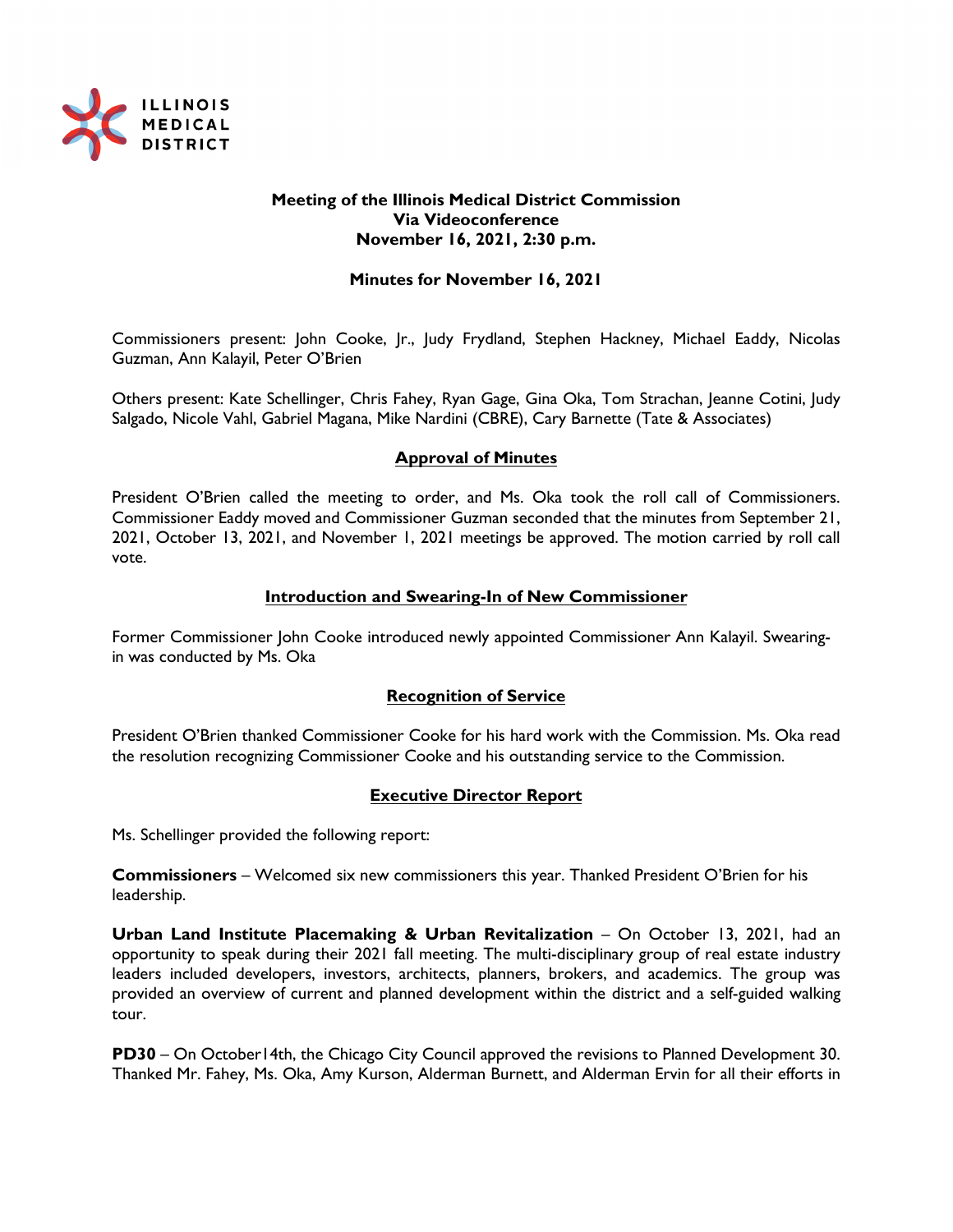

### Page **2** of **3**

seeing it through to this final approval. The changes will position the IMD to continue to grow as a healthcare innovation hub and will support future developments.

**Leasing** – Of all the leasable building square footage owned by the IMD, 84% is currently leased and occupied. New leases signed this year include the VA Vaccination Clinic that opened at 2215 W. Harrison, Healthcare Plus at 2225 W. Harrison, Midwest Brain Injury Clubhouse at 2240 W Ogden, Dispatch Health at 2255 W. Harrison and a 3-year parking lease with Chicago Lighthouse. We also signed extensions to the Chicago Veterans and the DCFS leases at 2240 W. Ogden. VA Telehealth moved into newly renovated space at 2100 W. Harrison under a new 10-year lease.

# **Financial Report**

Mr. Strachan provided a financial report and noted the following:

- Cash is reduced
- Receivables are low
- Revenue is higher
- Broker commission is larger
- Professional fees are larger

Mr. Strachan addressed the commissioners' questions.

### **Old Business**

**MetroEdge Ground Lease** - Ms. Oka summarized the resolution approving the revised ground lease terms. Ms. Oka and Mr. Fahey answered the commissioners' questions. Commissioner Eaddy moved that the resolution be approved, Commissioner Hackney seconded, and the resolution was approved by roll call vote.

#### **New Business**

**Master Plan Update** – Ms. Oka summarized the resolution approving the master plan update. Commissioner Eaddy moved that the resolution be approved, Commissioner Guzman seconded, and the resolution was approved by roll call vote.

**Mortgage Refinance** – Ms. Oka summarized the resolution approving the mortgage refinance. Commissioner Hackney moved that the resolution be approved, Commissioner Eaddy seconded, and the resolution was approved by roll call vote.

**Executive Directory Signature Authority** – Ms. Oka summarized the resolution approving the executive director signature authority. Commissioner Frydland moved that the resolution be approved, Commissioner Hackney seconded, and the resolution was approved by roll call vote.

**Approval of Executive Director & Reaffirmation of CFO as Authorized Officers/Signers on Commission Bank Accounts** – Ms. Oka summarized the resolution approving the incoming Executive